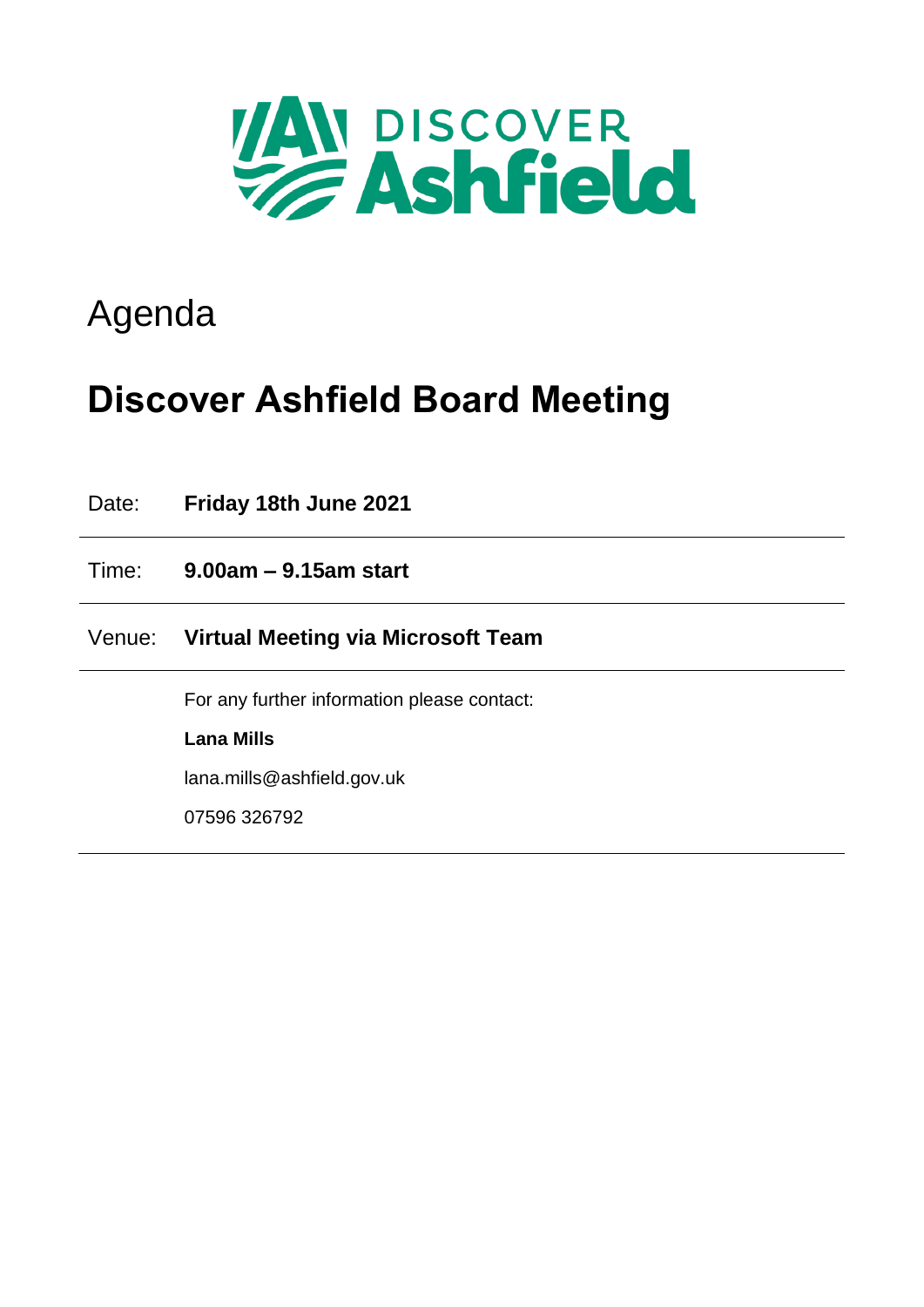### **DISCOVER ASHFIELD BOARD MEETING**

### **Attendees**

| <b>Name</b>                   | <b>Position on Board</b>                           | Position/Organisation                                                            | <b>Apologies</b> |
|-------------------------------|----------------------------------------------------|----------------------------------------------------------------------------------|------------------|
| <b>Martin Rigley MBE</b>      | <b>Chair</b> / Theme Lead -<br>Succeed in Ashfield | Managing Director, Lindhurst Engineering                                         |                  |
| <b>Louise Knott</b>           | <b>Vice Chair</b>                                  | Vice Principal, West Nottinghamshire<br>College                                  |                  |
| <b>Darron Ellis</b>           | Theme Lead - More<br>to Discover                   | Historian, Sutton Living Memory Group                                            |                  |
| <b>Liz Barrett</b>            | Theme Lead - Love<br><b>Where You Live</b>         | Principal, Academy Transformation Trust<br><b>Further Education (ATTFE)</b>      |                  |
| <b>Pete Edwards</b>           | Theme Lead - Be<br>Happy, Be Healthy               | Chair, Ashfield Health and Wellbeing<br>Partnership                              |                  |
| <b>Callum Parr</b>            | <b>Board Member</b>                                | Youth Council Leader, Ashfield District<br><b>Youth Council</b>                  |                  |
| Carol Cooper-Smith            | <b>Board Member</b>                                | Chief Executive, Ashfield District Council                                       |                  |
| Chloe O'Donnell               | <b>Board Member</b>                                | Shopping Centre Manager, Idlewells<br><b>Shopping Centre</b>                     |                  |
| <b>Christopher Baron</b>      | Substitute for Lee<br>Anderson, MP                 | Office Manager, Ashfield & Eastwood MP's<br>Office                               |                  |
| Cllr Christian Chapman        | <b>Board Member</b>                                | Scrutiny Rep, Ashfield District Council                                          |                  |
| <b>Cllr Helen-Ann Smith</b>   | <b>Board Member</b>                                | Deputy Council Leader, Ashfield District<br>Council                              |                  |
| <b>Cllr Daniel Williamson</b> | <b>Board Member</b>                                | <b>Annesley and Felley Parish Council</b>                                        |                  |
| Cllr Jason Zadrozny           | Observer                                           | Leader of the Council, Ashfield District<br>Council                              |                  |
| <b>Cllr Matthew Relf</b>      | <b>Board Member</b>                                | Portfolio Holder, Planning & Regen, Ashfield<br><b>District Council</b>          |                  |
| David Ainsworth               | <b>Board Member</b>                                | Locality Director of Nottinghamshire Clinical<br>Commissioning Group, NHS        |                  |
| David Jackson                 | <b>Board Member</b>                                | Centre Manager, East Midlands Designer<br>Outlet                                 |                  |
| <b>Edward Johnstone</b>       | <b>Board Member</b>                                | Assistant Principal (Development), Portland<br>College                           |                  |
| Fiona Anderson                | <b>Board Member</b>                                | Head of Civic Engagement, Nottingham<br><b>Trent University (NTU)</b>            |                  |
| <b>Frank Horsley</b>          | <b>Substitute for Rachel</b><br>Quinn              | Head of Business and Innovation, D2N2                                            |                  |
| Gary Jordan                   | <b>Board Member</b>                                | Chair, Mansfield and Ashfield 2020                                               |                  |
| Julia Terry                   | <b>Board Member</b>                                | Development Worker, Transforming Notts<br>Together                               |                  |
| Kathryn Stacey                | <b>Board Member</b>                                | Chief Executive, Citizens Advice Ashfield                                        |                  |
| Lee Anderson, MP              | <b>Board Member</b>                                | MP for Ashfield and Eastwood                                                     |                  |
| Mark Spencer, MP              | <b>Board Member</b>                                | MP for Sherwood                                                                  |                  |
| Melanie Phythian              | Observer                                           | Towns Fund Policy Advisor, Cities & Local<br><b>Growth Unit</b>                  |                  |
| <b>Peter Gaw</b>              | <b>Board Member</b>                                | Chief Executive Officer, Inspire: Culture,<br>Learning and Libraries             |                  |
| <b>Rachel Quinn</b>           | <b>Board Member</b>                                | Head of People & Skills, D2N2 LEP                                                | X                |
| <b>Robert Orgill</b>          | <b>Board Member</b>                                | Property Manager EMEA, Rolls Royce                                               |                  |
| Simon Martin                  | <b>Board Member</b>                                | Vice Principal, Academy Transformation<br><b>Trust Further Education (ATTFE)</b> |                  |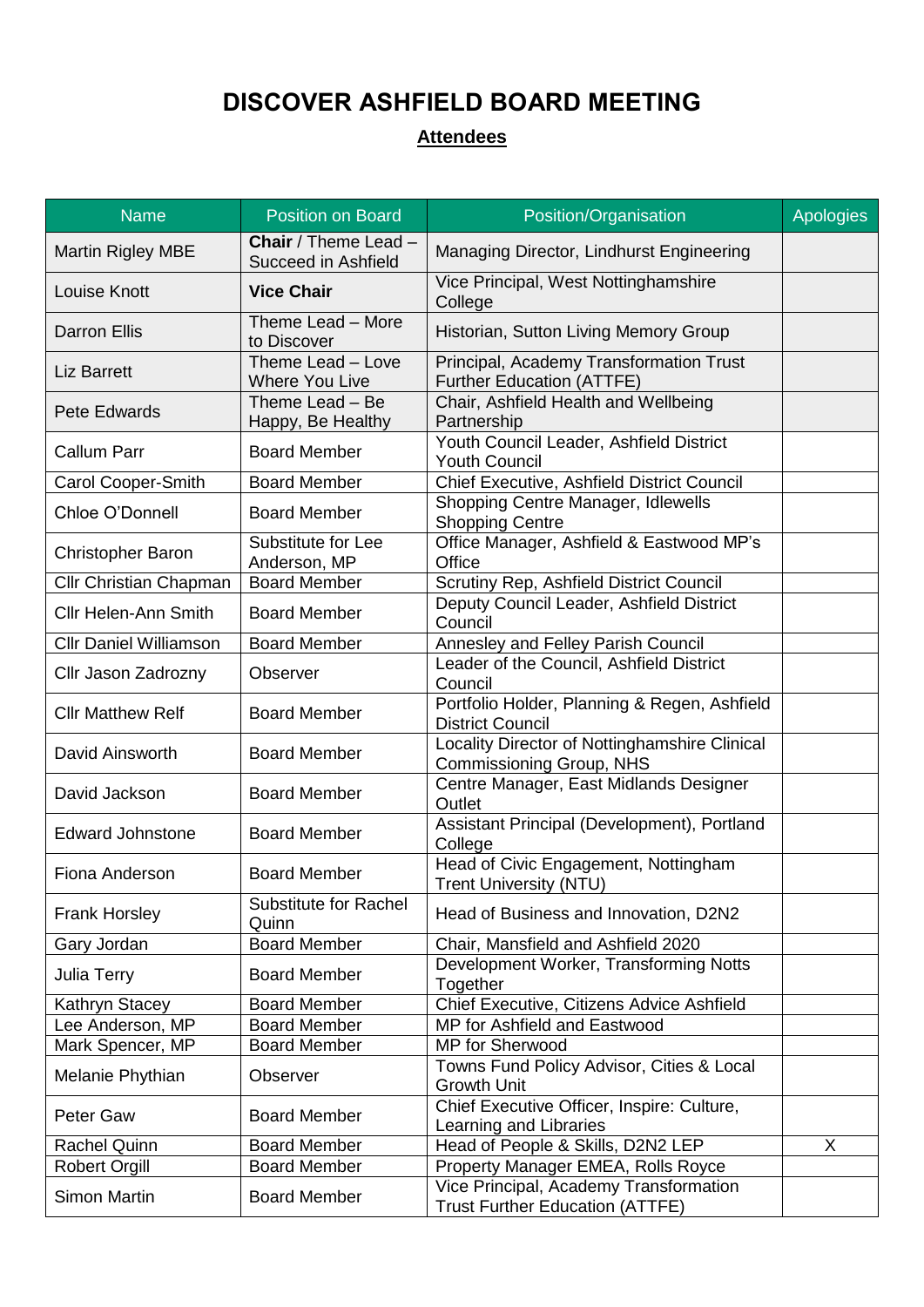| Teresa Jackson          | <b>Board Member</b>         | Chief Officer, Ashfield Voluntary Action                            |  |
|-------------------------|-----------------------------|---------------------------------------------------------------------|--|
| Theresa Hodgkinson      | <b>Board Member</b>         | Director of Place and Communities, Ashfield                         |  |
|                         |                             | <b>District Council</b>                                             |  |
| Tim Brown               | Substitute for Viki<br>Dyer | Partnership Manager, Job Centre Plus                                |  |
| Viki Dyer               | <b>Board Member</b>         | District Operations Lead, Department of<br><b>Work and Pensions</b> |  |
| Andrea Stone            | <b>Supporting Officer</b>   | Health and Wellbeing Manager, Ashfield<br><b>District Council</b>   |  |
| Katherine Green         | <b>Supporting Officer</b>   | Senior Communications Officer, Ashfield<br><b>District Council</b>  |  |
| Lana Mills              | Secretary / Supporting      | Discover Ashfield Project Officer, Ashfield                         |  |
|                         | Officer                     | <b>District Council</b>                                             |  |
| <b>Matthew Neal</b>     |                             | Service Director of Investment and Growth,                          |  |
|                         | <b>Supporting Officer</b>   | Nottinghamshire County Council                                      |  |
| <b>Sarah Daniel</b>     | <b>Supporting Officer</b>   | Interim Service Manager for Place and                               |  |
|                         |                             | Wellbeing, Ashfield District Council                                |  |
|                         | <b>Supporting Officer</b>   | Health and Wellbeing Officer, Ashfield                              |  |
| <b>Tracey Bird</b>      |                             | <b>District Council</b>                                             |  |
| <b>Trevor Middleton</b> | <b>Supporting Officer</b>   | Town Centres and Markets Manager,                                   |  |
|                         |                             | <b>Ashfield District Council</b>                                    |  |